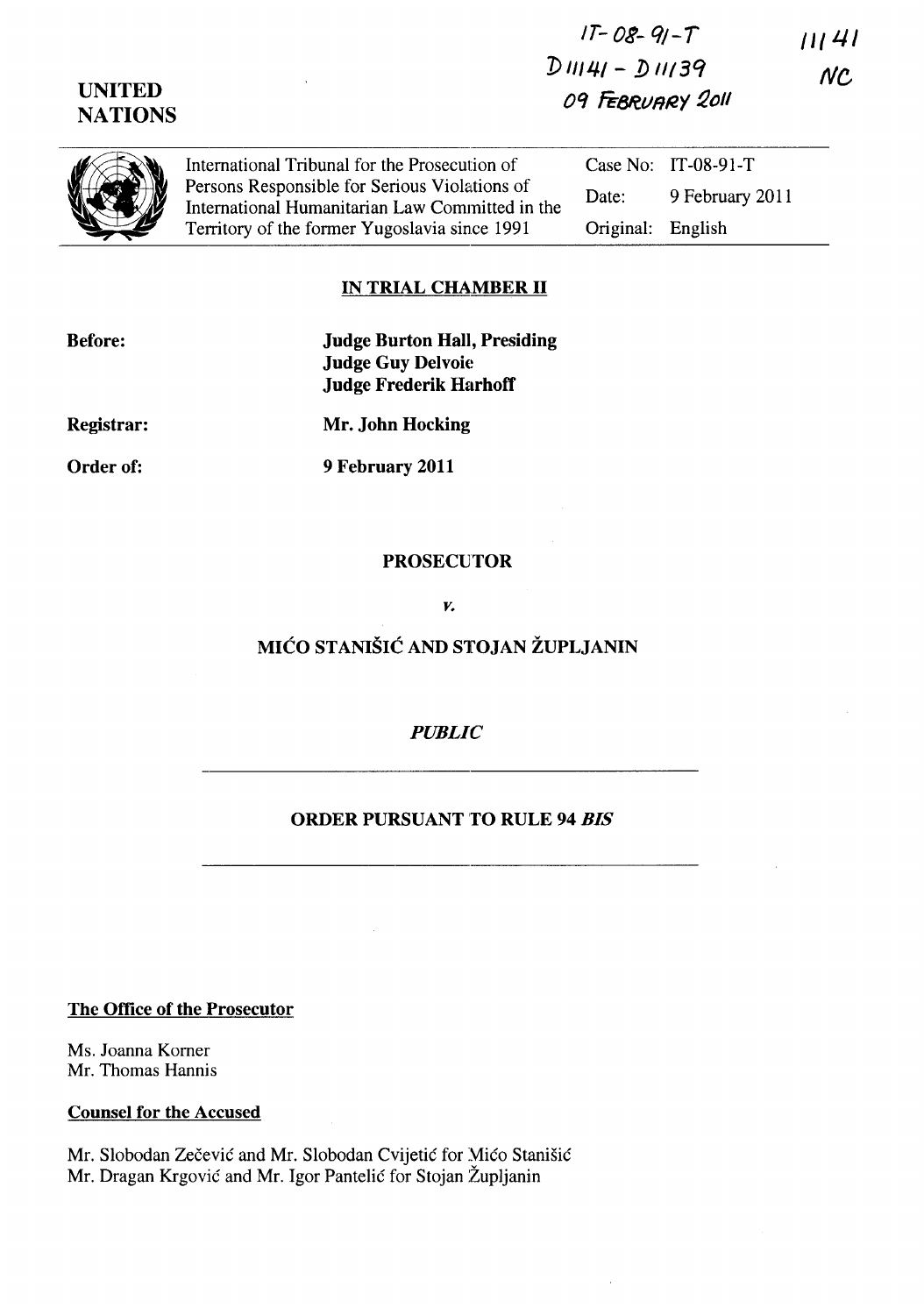**TRIAL CHAMBER II** ("Trial Chamber") of the International Tribunal for the Prosecution of Persons Responsible for Serious Violations of Intemational Humanitarian Law Committed in the Territory of the former Yugoslavia since 1991 ("Tribunal");

**RECALLING** that on 3 February 2011 the Trial Chamber, *inter alia,* extended the date, by which the Defence of Mica Stanisic and the Defence of Stojan Zupljanin ("Defence") shall 1) file submissions pursuant to Rule 65 *ter(G)* of the Rules of Procedure and Evidence ("Rules"), and 2) provide a list of witnesses for the first two weeks of the Defence case, from 11 March 2011 to noon on 28 March  $2011$ ;<sup>1</sup>

**CONSIDERING** that it is in the interest of the fair and expeditious conduct of the proceedings to set deadlines pursuant to Rule 94 *bis* of the Rules;

**CONSIDERING** the parties' submissions at the status conference on 15 December 2010 in respect of the further scheduling of the trial, and in particular the Defence submission that the time that would be required to prepare the Defence cases would be used, *inter alia,* to talk to witnesses, to prepare witness statements and to finalise expert reports;<sup>2</sup>

**NOTING** the Defence submission that "some joint experts" would be called;<sup>3</sup>

**PURSUANT TO** Rule 94 *bis* of the Rules;

**ORDERS** the Defence to disclose to the Trial Chamber and to the Prosecution:

- 1) by 4 p.m. on 1 March 2011 the full statements and/or reports in English of any expert that will be called in the first two weeks of the case of the Defence of Mico Stanisic;
- 2) by noon on 28 March 2011 the full statements and/or reports in English of any other expert that will be called by the Defence;

**ORDERS** the Prosecution to file a notice pursuant to Rule 94 *bis(B):* 

- 1) by 4 p.m. on 31 March 2011 in respect of experts referred to in 1) above; and
- 2) by 4 p.m. on 28 April 2011 in respect of experts referred to in 2) above.

<sup>&</sup>lt;sup>1</sup> Amended scheduling order for the beginning of the Defence case, 3 Feb 2011. See also Scheduling order concerning the end of the Prosecution case and the beginning of the Defence case, 17 Dec 2010.

 $2$  Status conference, 15 Dec 2010, T. 18470.

<sup>3</sup>*Id,* T. 18476.